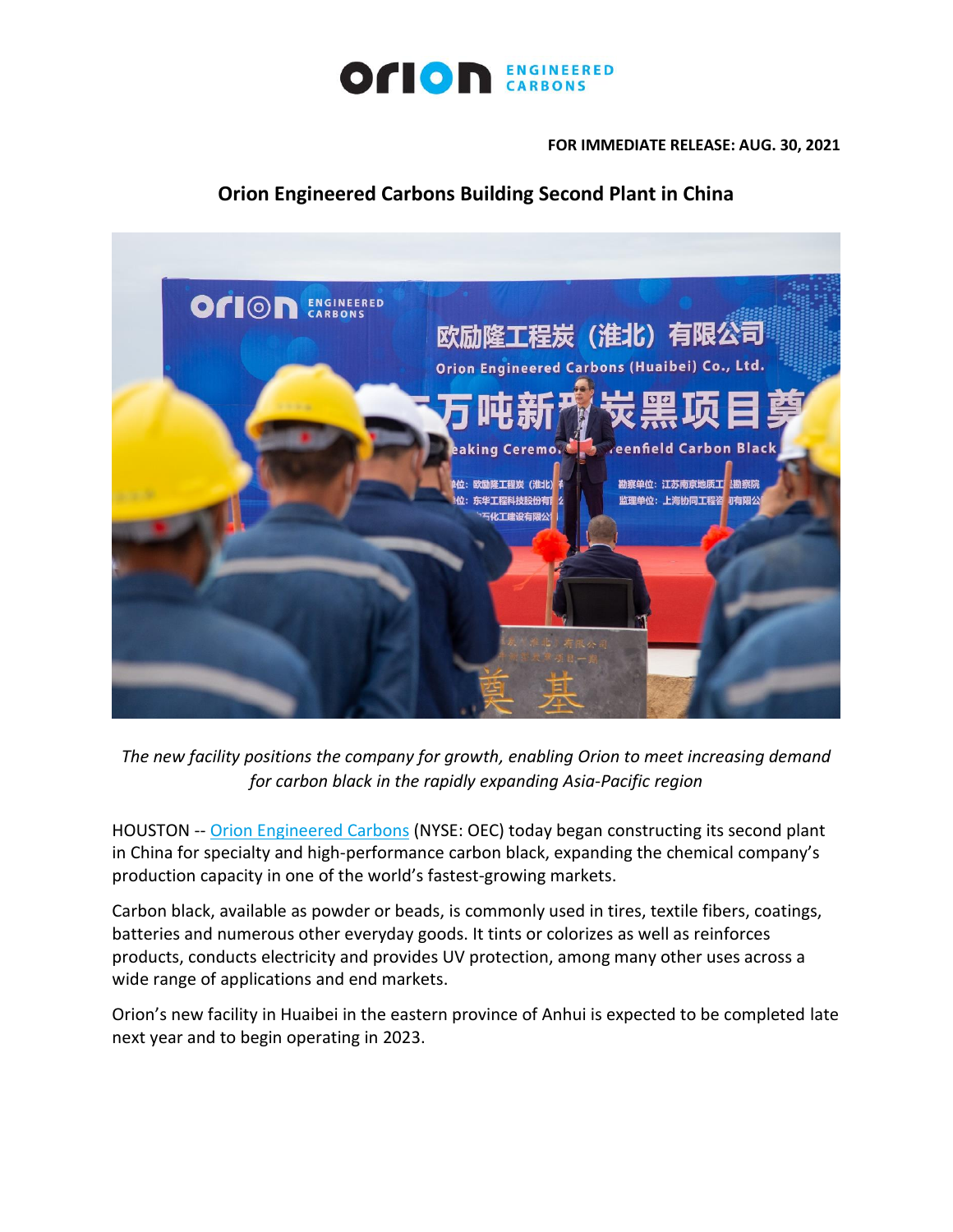

With a targeted initial production capacity of 65-70 kilotons per year, the plant will be able to make a variety of carbon black for specialty and high-end rubber grades.



"The strongest growth in demand for carbon black in the coming years is widely projected to be in Asia," said Corning F. Painter, chief executive officer at Orion. "This new site in China will enable us to better supply our customers and strengthen our position as a leading global supplier of specialty and high-performance carbon black."

The new site complements Orion's first Chinese plant, built in 1994 in Qingdao in the eastern province of Shandong, as well as Orion's production site in Yeosu, South Korea.

An innovator in sustainability, Orion will equip the plant to convert its waste heat to steam that will be sold to the local industrial park.

## **About Orion Engineered Carbons**

Orion Engineered Carbons (NYSE:OEC) is a global supplier of carbon black products, including high-performance specialty gas blacks, acetylene blacks, furnace blacks, lamp blacks, thermal blacks and other carbon blacks that tint, colorize and enhance the performance of polymers, plastics, paints and coatings, inks and toners, textile fibers, adhesives and sealants, batteries, tires, and mechanical rubber goods. The company has over 125 years of history providing customized solutions from a network of 14 global production sites and is dedicated to responsible business practices that emphasize reliability, innovation and sustainability. For more information, please visit [orioncarbons.com.](https://www.orioncarbons.com/index_en.php)